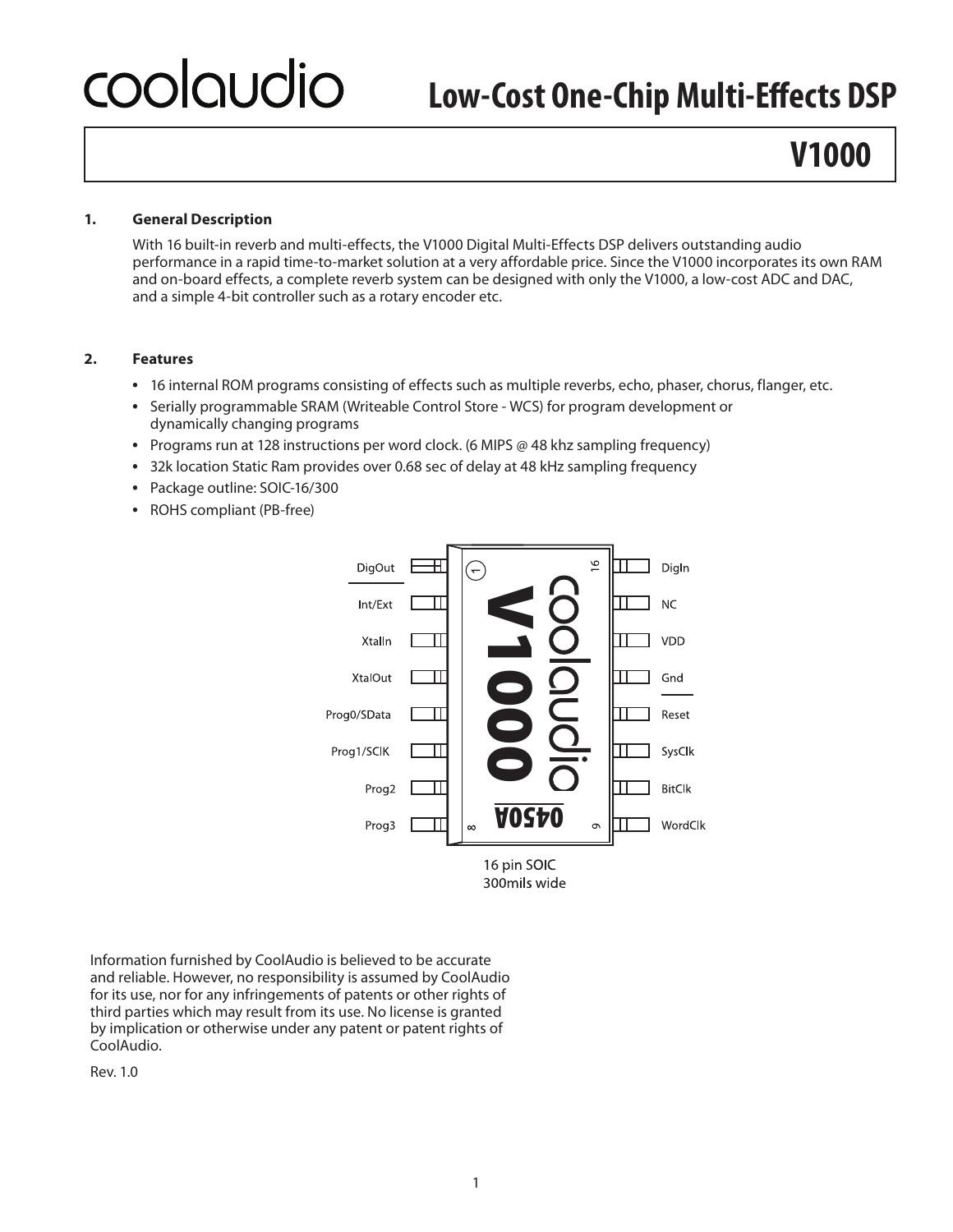#### **3. Electrical Characteristics and Operating Conditions**

| <b>Parameter</b> | <b>Description</b>    | <b>Condition</b> | <b>Min</b> | Typ | <b>Max</b> | <b>Units</b> |
|------------------|-----------------------|------------------|------------|-----|------------|--------------|
| <b>VDD</b>       | Supply Voltage        |                  | 3.0        | 3.3 | 3.6        |              |
| Idd              | <b>Supply Current</b> |                  |            | 24  |            | mA           |
| Gnd              | Ground                |                  |            | 0.0 |            |              |
| Fs               | Sample Rate           |                  | 20         | 48  |            | kHz          |

#### **4. Outputs** (DigOut, SysClk, BitClk, WordClk)

| <b>Parameter</b> | <b>Description</b>          | <b>Condition</b> | <b>Min</b> | Typ | <b>Max</b> | <b>Units</b> |
|------------------|-----------------------------|------------------|------------|-----|------------|--------------|
| $V_{OH}$         | Logic "1" output<br>voltage | Unloaded         | 2.9        |     |            | v            |
| $V_{OL}$         | Logic "0" output<br>voltage | Unloaded         |            |     | 0.6        |              |

#### **5. Inputs** (DigIn, Int/Ext\_, Prog0/Sdata, Prog1/SClk, Prog2, Prog3, Reset\_)

| <b>Parameter</b> | <b>Description</b>         | <b>Condition</b> | <b>Min</b> | <b>Typ</b> | <b>Max</b> | <b>Units</b> |
|------------------|----------------------------|------------------|------------|------------|------------|--------------|
| VIH              | Logic "1" input<br>voltage |                  | 2.0        |            | 5.0        |              |
| VIL              | Logic "0" input<br>voltage |                  | 0.0        |            | $0.3*Vdd$  |              |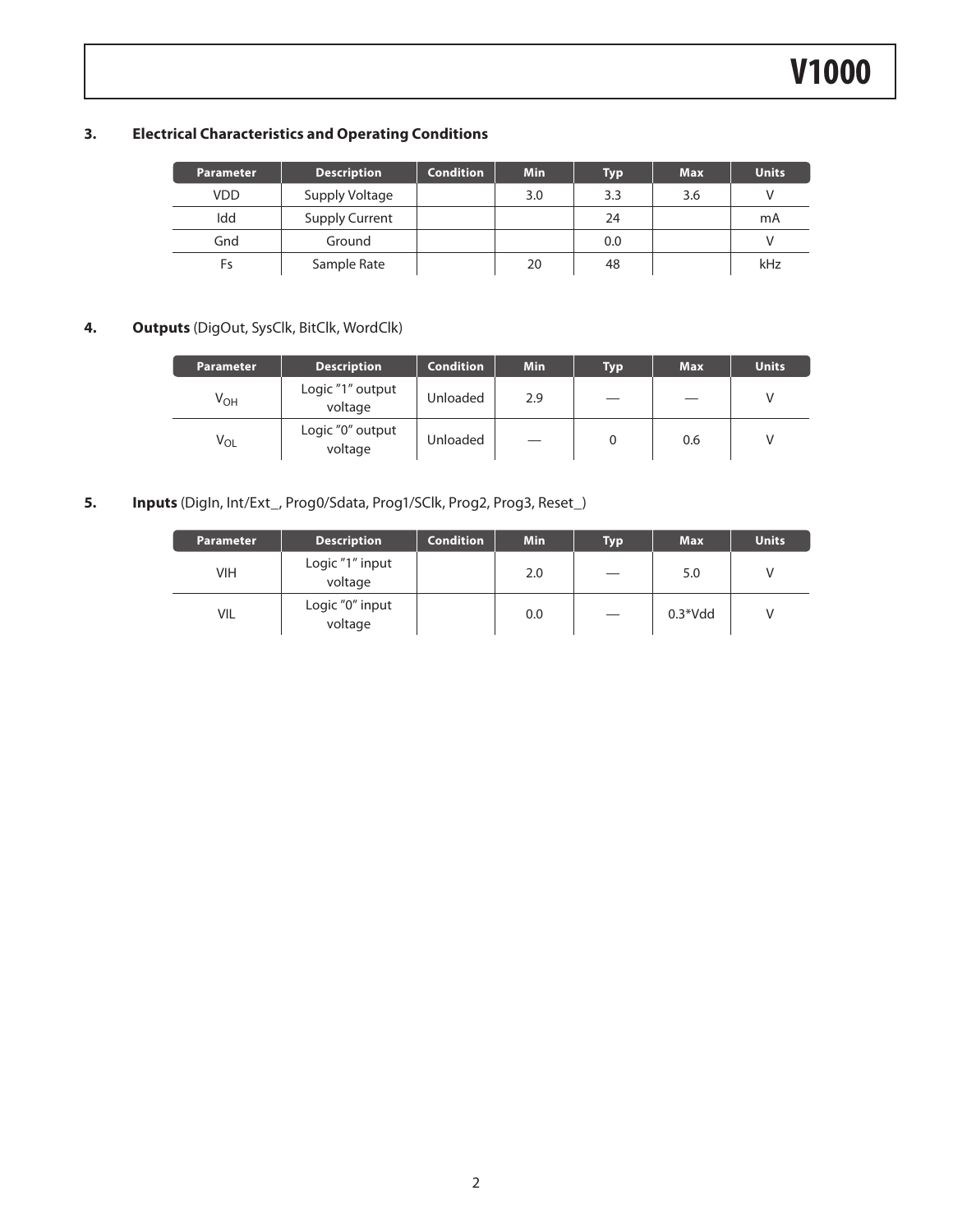#### **6. Pin Descriptions V1000**

| Pin#           | <b>Name</b>       | <b>PinType</b> | <b>Description</b>                                      |
|----------------|-------------------|----------------|---------------------------------------------------------|
| 1              | <b>DigOut</b>     | Output         | Digital serial output for stereo DAC                    |
| $\overline{2}$ | Int/Ext           | Input          | Internal/external program selection                     |
| 3              | <b>Xtalln</b>     | Input          | 12.288 MHz crystal input                                |
| 4              | <b>XtalOut</b>    | Output         | 12.288 MHz crystal output                               |
| 5              | Prog0/SData       | Input          | Internal program select0/serial<br>interface data line  |
| 6              | Prog1/SClk        | Input          | Internal program select1/serial<br>interface clock line |
| $\overline{7}$ | Prog <sub>2</sub> | Input          | Internal program select2                                |
| 8              | Prog3             | Input          | Internal program select3                                |
| 9              | WordClk           | Output         | Word clock output                                       |
| 10             | <b>BitClk</b>     | Output         | Bit clock output                                        |
| 11             | SysClk            | Output         | System clock output                                     |
| 12             | Reset_            | Input          | Active low reset                                        |
| 13             | Gnd               | Ground         | Ground connection                                       |
| 14             | Vdd               | Power          | Vdd power pin                                           |
| 15             | <b>NC</b>         |                |                                                         |
| 16             | Digln             | Input          | Digital serial input for stereo ADC                     |

Note:

Int/Ext\_, prog0, prog1, prog2 and prog3 are pulled up to Vdd via nominal internal 30k resistor.

#### **7. Block Diagram**

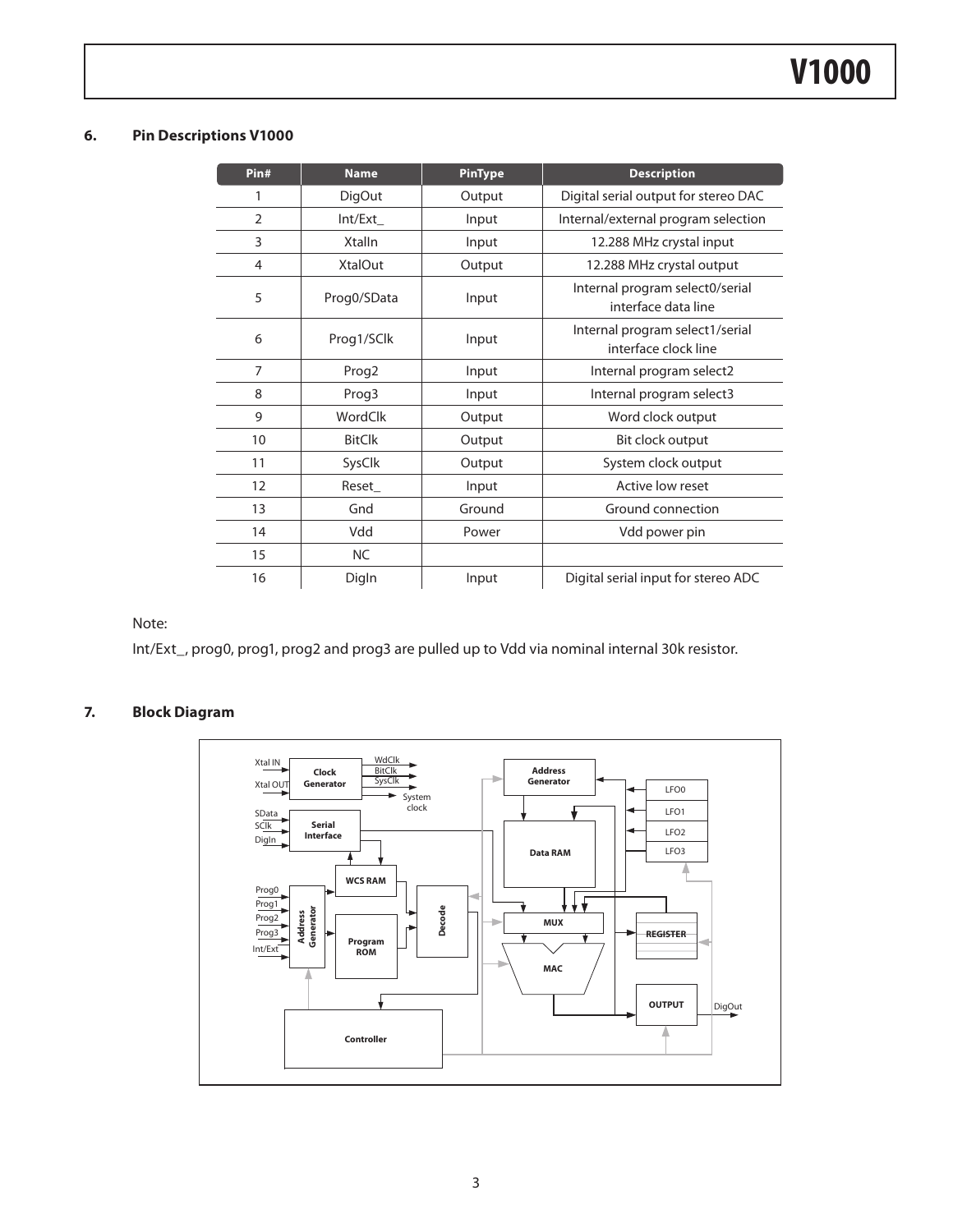#### **8. Internal Programs**

The SCR comes with 16 internal ROM programs ready to go. By setting the chip to internal mode, the four program pins may be used to select between the different algorithms.

| Prog[3:0] | <b>Name</b>          | <b>Description</b>            |
|-----------|----------------------|-------------------------------|
| 0000      | Medium               | Reverb, Small hall (1.5 sec.) |
| 0001      | Chambr7b             | Reverb, Big hall (2.8 sec.)   |
| 0010      | Room3b               | Reverb, Room (1.8 sec.)       |
| 0011      | Chamber <sub>2</sub> | Reverb, Church (7 sec.)       |
| 0100      | Revers3b             | Reverb Reverse (1.2 sec.)     |
| 0101      | Gated4b              | Reverb Gated (0.8 sec.)       |
| 0110      | Room2a               | Reverb Chapel (3 sec.)        |
| 0111      | Spring3b             | Reverb Spring (2 sec.)        |
| 1000      | Phaser1              | Phaser                        |
| 1001      | Flanger <sub>2</sub> | Flanger                       |
| 1010      | Delay7               | Echo                          |
| 1011      | Chorus4              | Chorus                        |
| 1100      | Earlref4             | <b>Early Reflection</b>       |
| 1101      | Amb4                 | <b>Big Ambience</b>           |
| 1110      | Delay3               | Stereo Delay                  |
| 1111      | Delay1               | Slap-back Delay               |

#### **9. Programming the RAM**

Alongside the 16 internal programs is an externally programmable SRAM that is easily accessible through the serial clock and data pins, by setting the chip to external mode, the SClk and SData pins become available for serial communication. Except for its external programmability, there is no functional difference between the SRAM and the internal ROMs.

#### **10. Memory Map**

| Addr  |                  | <b>Name</b> |                         |
|-------|------------------|-------------|-------------------------|
|       |                  | Addr        | Name                    |
| 0.127 | <b>WCS RAM</b>   | 0:3         | <b>LFO Coefficients</b> |
|       |                  | 4:127       | <b>MAC</b> Instructions |
| 128   | Control/Status 0 |             |                         |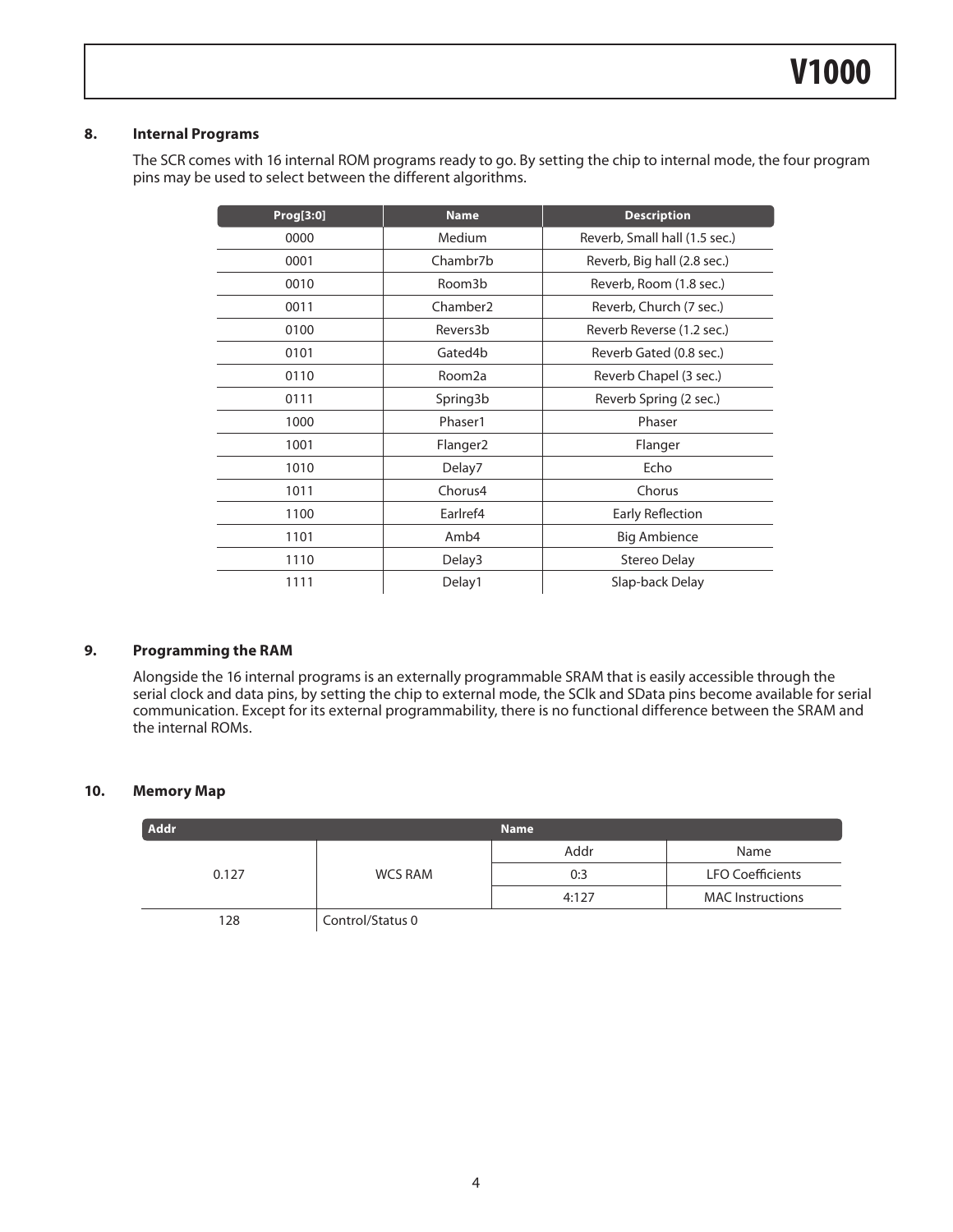#### **11. LFO Coefficient Word**

| Bit#  | <b>Description</b>                                                                                                          |        |       |  |  |
|-------|-----------------------------------------------------------------------------------------------------------------------------|--------|-------|--|--|
| 31    | P: Pitch shift mode select (S must be set).                                                                                 |        |       |  |  |
| 30    | S: sine/triangle select. 1:Triangle; 0: Sine.                                                                               |        |       |  |  |
|       | X[1:0]: Cross fade<br>Coefficient select. Value indicates<br>the fraction of a half sawtooth period<br>used in cross fading | X[1:0] | Xfade |  |  |
|       |                                                                                                                             | 11     | 1/16  |  |  |
| 29:28 |                                                                                                                             | 10     | 1/8   |  |  |
|       |                                                                                                                             | 01     | 1/2   |  |  |
|       |                                                                                                                             | 00     |       |  |  |
| 27:25 | F[12:0]: Frequency coefficient, unsigned.                                                                                   |        |       |  |  |
| 14:0  | A[14:0]: Amplitude coefficient, unsigned.                                                                                   |        |       |  |  |

Note:

If set, the output wave form is a sawtooth with double the triangle wave's frequency.

| <b>Sawtooth SIN</b>  |  |
|----------------------|--|
| <b>Sawtooth COS</b>  |  |
| <b>Crossfade 1</b>   |  |
| <b>Crossfade 1/2</b> |  |
| <b>Crossfade 1/8</b> |  |
|                      |  |

Notes:

- 1. Crossfade only used in saw tooth wave.
- 2. The sinusoid generated by the LFOs is or the formula Asin(nF / M) or Acos(nF / M), where n is the time index, F/M - 2 π f/Fs, M is the maximum internal value, fit the selected frequency, and Fs is the sampling frequency.

Thus the frequency limits are:

 $f = (F/M) Fs/(2\pi)$ 

For triangle waves, its frequency limits are:

 $f = Fs / (4 Max / Increment)$ 

 $=$  Fs /(4 0x7fffff/222\*F/M)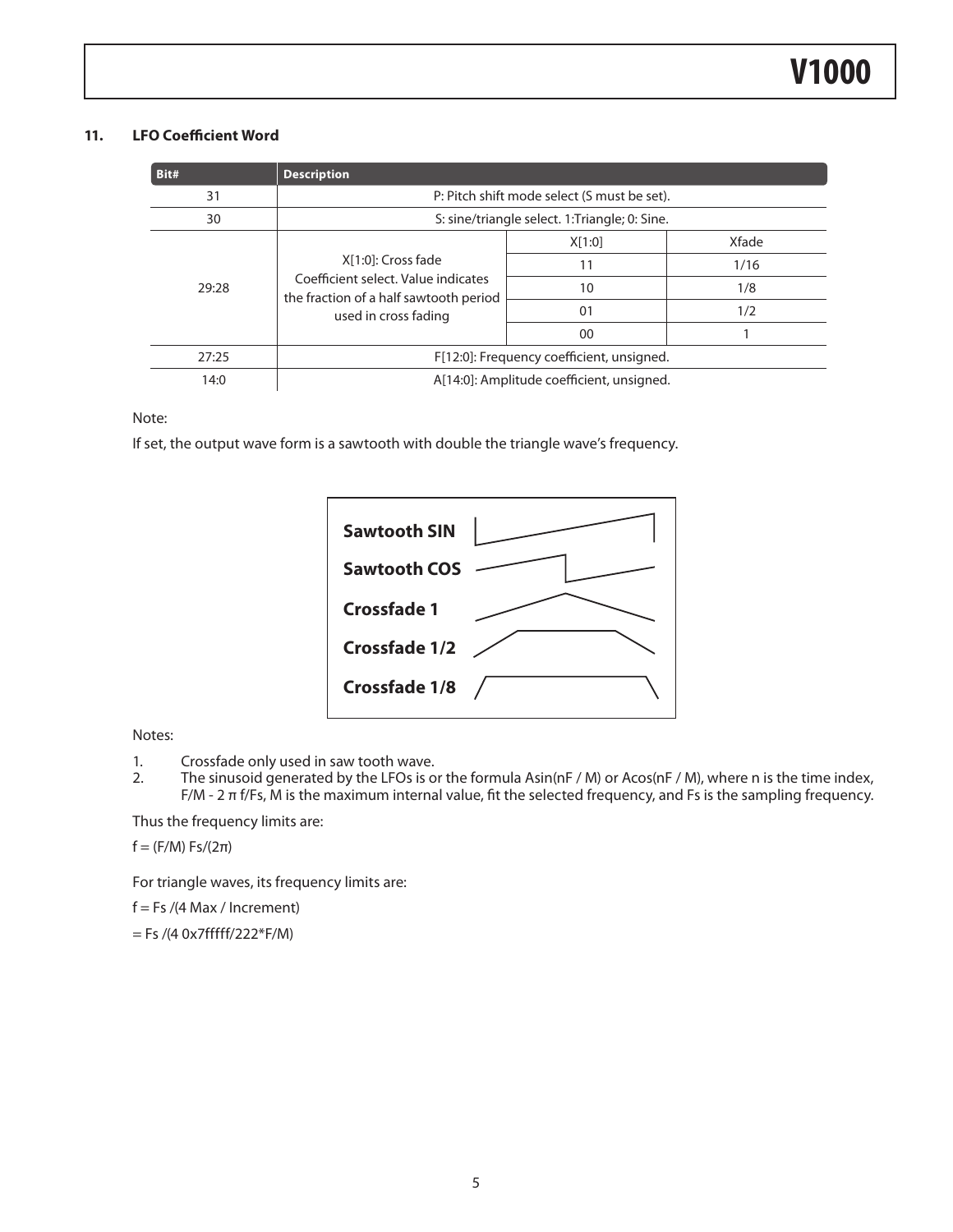#### **12. MAC Instruction Word**

| Bit#  | <b>Description</b>                              |                                                                         |                                                                                                            |                    |  |
|-------|-------------------------------------------------|-------------------------------------------------------------------------|------------------------------------------------------------------------------------------------------------|--------------------|--|
| 31    |                                                 |                                                                         | S: Sign bit for multiplier coefficient.                                                                    |                    |  |
|       | C[7:1]: Multiplier coefficient, 2's complement. |                                                                         |                                                                                                            |                    |  |
|       |                                                 |                                                                         | C[7:0] Chorus instruction. Only the 7 MSBs are used as multiplier                                          |                    |  |
|       |                                                 |                                                                         | coefficients. The LSB is used in chorus mode. If I[15] is set, C[7:0] is :                                 |                    |  |
|       | <b>C</b> Description                            |                                                                         |                                                                                                            |                    |  |
|       |                                                 | Chorus/Xfade select                                                     |                                                                                                            |                    |  |
|       | 7                                               | 1: Pass LFO address to address generator &<br>select chorus coefficient |                                                                                                            |                    |  |
|       |                                                 |                                                                         | 0: Mask LFO address to address generator &                                                                 |                    |  |
| 30:23 |                                                 | select cross fade coefficient.                                          |                                                                                                            |                    |  |
|       | 6                                               |                                                                         | 1's complement the LFO address sign bit.                                                                   |                    |  |
|       | 5                                               |                                                                         | 1's complement the LFO address sign bit.                                                                   |                    |  |
|       | 4                                               |                                                                         | 1's complement the LFO address.                                                                            |                    |  |
|       | 3                                               |                                                                         | LFO latch. 1: Latch in new LFO data; 0: Hold last                                                          |                    |  |
|       |                                                 | LFO data                                                                |                                                                                                            |                    |  |
|       | 2:1                                             | LFO select.                                                             |                                                                                                            |                    |  |
|       | 0                                               | LFO sine / cosine select.                                               |                                                                                                            |                    |  |
|       |                                                 | 1: Cos; 0: Sin.                                                         |                                                                                                            |                    |  |
| 22    | W: Write select.                                |                                                                         |                                                                                                            |                    |  |
|       | I[5:0]: Instruction field                       |                                                                         |                                                                                                            |                    |  |
|       | <b>I</b> Description                            |                                                                         |                                                                                                            |                    |  |
|       | 5                                               |                                                                         | Chorus select (When set, MAC coefficient is LFO block<br>output, LFO address offset added to SRAM address) |                    |  |
| 21:16 | 4                                               |                                                                         |                                                                                                            |                    |  |
|       | 3                                               |                                                                         | Clock register C.<br>Clock register B.                                                                     |                    |  |
|       | $\overline{2}$                                  |                                                                         | Reserved – set to zero.                                                                                    |                    |  |
|       |                                                 |                                                                         | I[1:0] Instruction                                                                                         |                    |  |
|       |                                                 |                                                                         | 11                                                                                                         | $Acc = Prod + Acc$ |  |
| 21:16 | 1:0                                             | MAC product                                                             | 10                                                                                                         | $Acc = Prod + C$   |  |
|       |                                                 | instruction                                                             | 01                                                                                                         | $Acc = Prod + B$   |  |
|       |                                                 | 00                                                                      | $Acc = Prod + O$                                                                                           |                    |  |
|       |                                                 |                                                                         | A[15:0]: Multiplicand address. (Currently only lower 15 bits used;                                         |                    |  |
|       |                                                 |                                                                         | reserve MSB for future expansion.)                                                                         |                    |  |
| 15:0  | Address $0x0000 =$ Leftln / Out;                |                                                                         |                                                                                                            |                    |  |
|       | Address 0x0001 = Rightln / Out.                 |                                                                         |                                                                                                            |                    |  |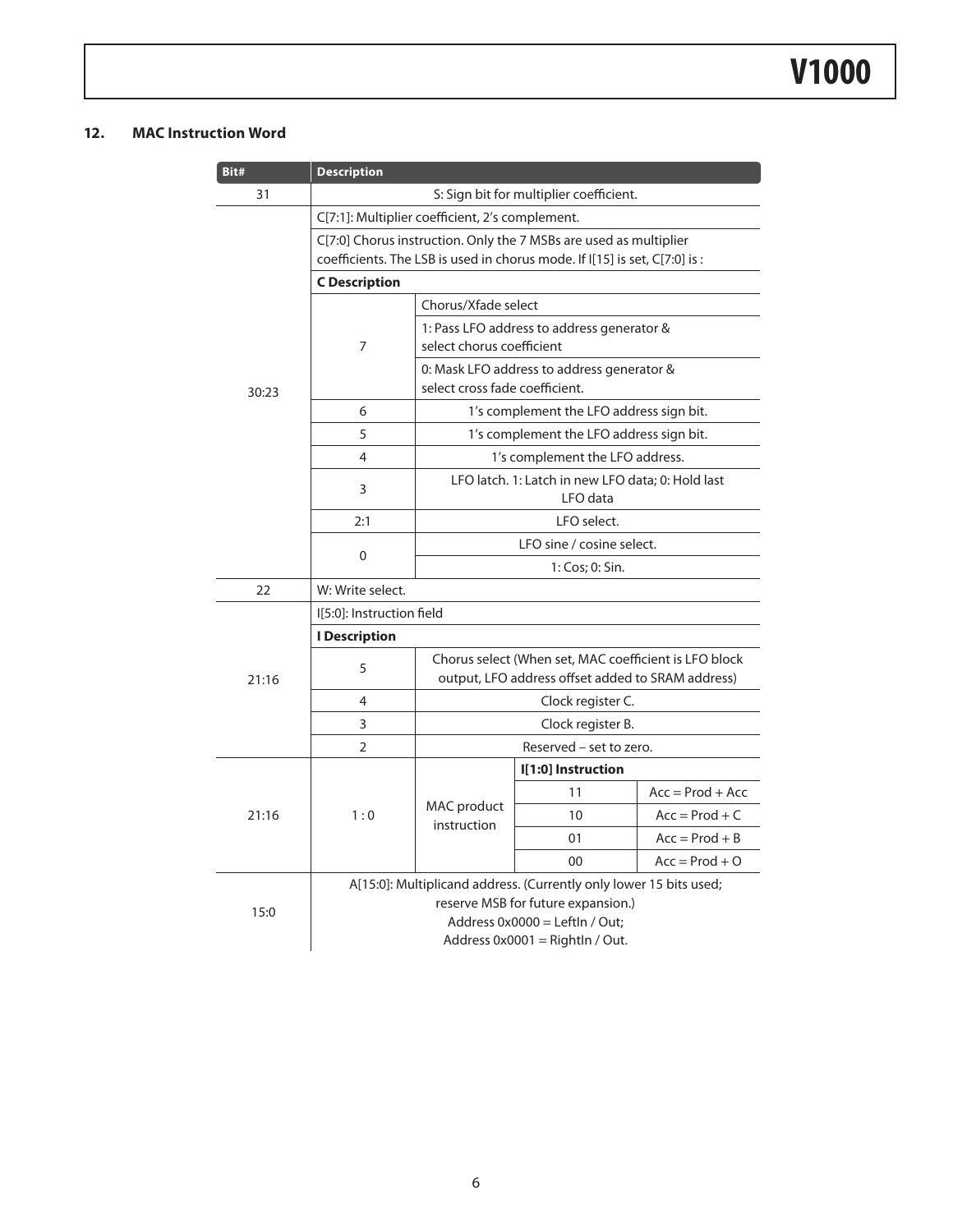#### Notes:

- 1. This complement is only for the MSB, and sign-extension bits are not affected.
- 2. The LeftOut, RightOut, and C registers are in parallel with the accumulator, and will contain the same value as the accumulator if clocked at the end of the tick. Thus, a write to LeftOut or RightOut will store the current tick's results.
- 3. A write to SRAM stores the last tick's results into address A. During writes, the multiplicand is set to be the Acc, since A[15:0] is used for the excursion address. Writes to LeftOut or RightOut can use the Acc = Product + Acc instruction with the multiplier coefficient set to 0 to pass all bits unaltered.
- 4. Register B, if clocked at the end of the tick, will store the value of the current tick's multiplicand. When a read is executed, B latches LeftIn, RightIn, or SRAM. When a write is executed, B latches the accumulator from the last tick.
- 5. The accumulator contains the result from the last instruction tick, and is updated at the end of the current instruction tick.
- 6. The internal SRAM address offset automatically decrements by 1 every word clock period.
- 7. Because addresses 0x0000 and 0x0001 are being used to access the left and right channels, those SRAM memory locations may not be directly written to or read from.

| Bit# | <b>Description</b>                                                                                                                                                                                          |  |  |
|------|-------------------------------------------------------------------------------------------------------------------------------------------------------------------------------------------------------------|--|--|
| 31:8 | Reserved. Set to zero.                                                                                                                                                                                      |  |  |
| 7    | M: DigOut mute in external made. Resets to 1.                                                                                                                                                               |  |  |
| 6    | Z: SRAM zero. Initiates zeroing cycles until de-asserted. Resets to 0.                                                                                                                                      |  |  |
| 5    | Reserved. Set to zero.                                                                                                                                                                                      |  |  |
| 4    | L: LFO reset pulse. Resets LFO internal status registers and clears<br>overflow flag. Self clearing. Resets to 0.                                                                                           |  |  |
| 3    | I: Instruction RAM direct mode. Resets to 1.<br>1: Instructions are written / read as soon as received; 0: Instructions<br>are written / read when the address counter rolls around to<br>matching address. |  |  |
| 2:0  | Reserved. Set to zero.                                                                                                                                                                                      |  |  |

#### **13. Control / Status Word 0**

#### **14. Instruction Set**

#### LFO Declarations

The LFOs must be set up with operating parameters if you want to use them. These include amplitude and frequency coefficients, and waveform selection. The setup information for the four LFOs occupy the first four ticks in the program RAM, but the LFO setup declarations may be anywhere in the input file.

LFOn = [wav]  $AMP = [amp]$  FREQ = [freq]  $XFAD = [xfad]$ 

n: LFO selection. LFOs 0 through 3 are available.

[wav]: Waveform selection. SIN: sinusoid. TRI: triangle. SAW: saw tooth.

[amp]: Waveform amplitude coefficient. ±[amp]/8 samples. 15-bit value.

[freq]: Waveform frequency coefficient. 13-bit value.

[xfad]: Cross fade coefficient selection. Choices are: 1, 1/2, 1/8, 1/16. Used for SAW waveform only.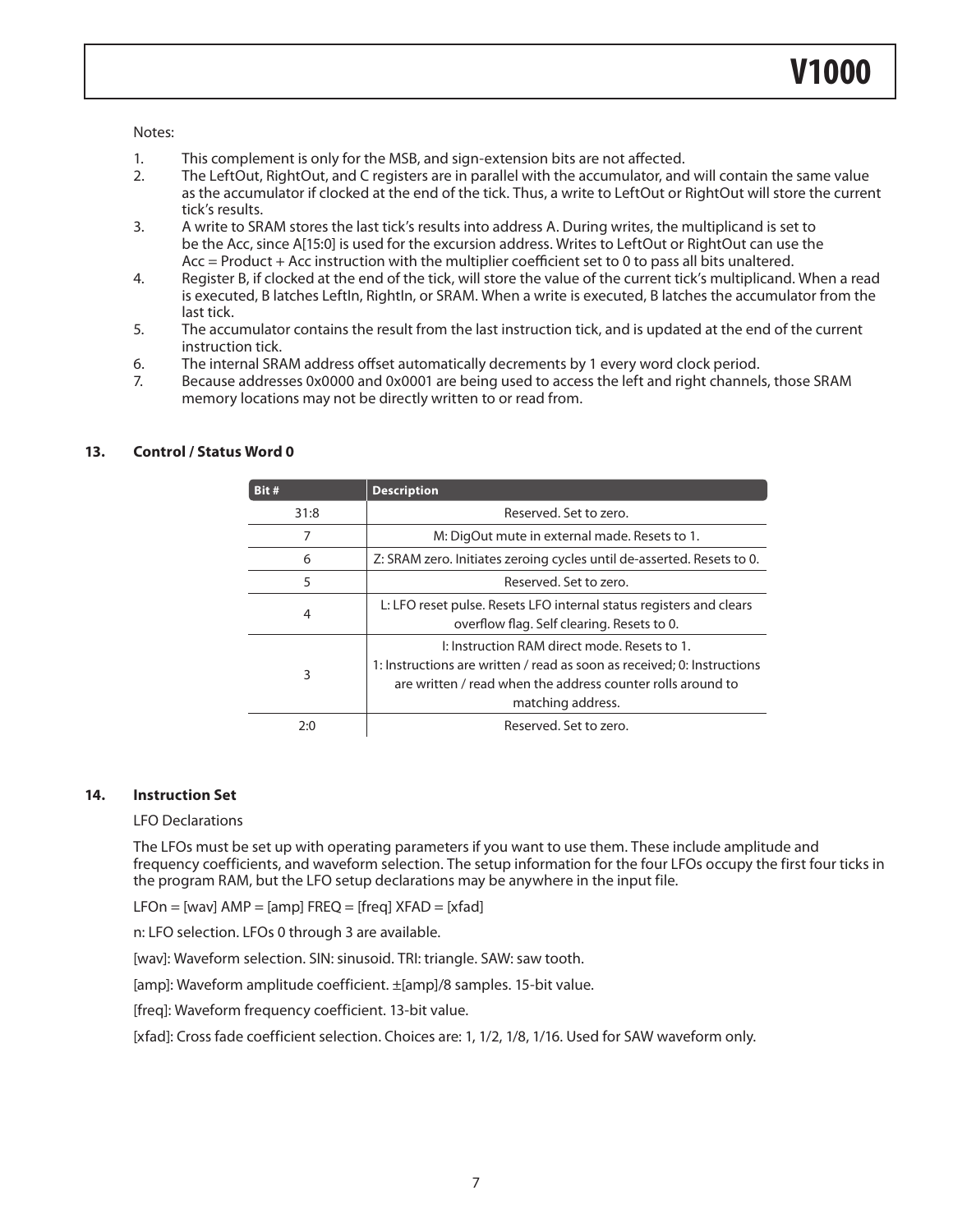### **V1000**

#### **MAC mnemonic**

#### **READ INSTRUCTIONS**

RZP Read, Acc = Zero + Product

 $RAP$  Read,  $Acc = Acc + Product$ 

RBP Read,  $Acc = B$  Register + Product

RCP Read, Acc = C Register + Product

RZPB Read, Acc = Zero + Product, Load B register

RAPB Read, Acc = Acc + Product, Load B register

RBPB Read, Acc = B Register + Product, Load B register

RCPB Read, Acc = C Register + Product, Load B register

RZPC Read, Acc = Zero + Product, Load C register

RAPC Read, Acc = Acc + Product, Load C register

RBPC Read, Acc = B Register + Product, Load C register

RCPC Read, Acc = C Register + Product, Load C register

RZPBC Read, Acc = Zero + Product, Load B and C registers

RAPBC Read, Acc = Acc + Product, Load B and C registers

RBPBC Read, Acc = B Register + Product, Load B and C registers

RCPBC Read, Acc = C Register + Product, Load B and C registers

#### **WRITE INSTRUCTIONS**

WZP Write, Acc = Zero + Product

WAP Write,  $Acc = Acc + Product$ 

WBP Write, Acc = B Register + Product

WCP Write, Acc = C Register + Product

WZPB Write, Acc = Zero + Product, Load B register

- WAPB Write, Acc = Acc + Product, Load B register
- WBPB Write, Acc = B Register + Product, Load B register
- WCPB Write, Acc = C Register + Product, Load B register
- WZPC Write, Acc = Zero + Product, Load C register
- WAPC Write, Acc = Acc + Product, Load C register

WBPC Write, Acc = B Register + Product, Load C register

WCPC Write, Acc = C Register + Product, Load C register

WZPBC Write, Acc = Zero + Product, Load B and C registers

- WAPBC Write, Acc = Acc + Product, Load B and C registers
- WBPBC Write, Acc = B Register + Product, Load B and C registers
- WCPBC Write, Acc = C Register + Product, Load B and C registers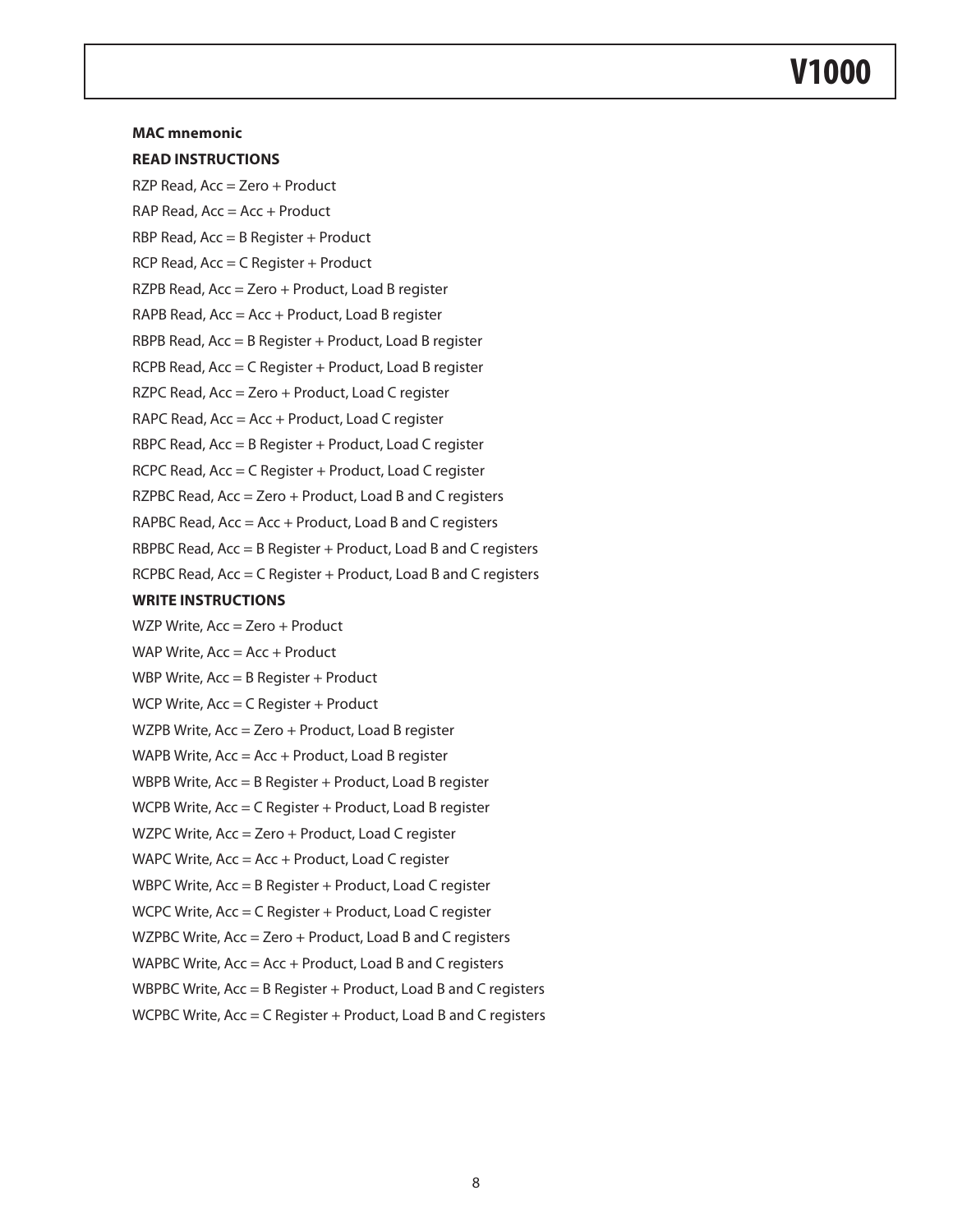#### **CHORUS mnemonic**

CHRn [MAC mnemonic] [label] [chorus controls] [optional statements]

The first three statements are required in the order given. The chorus controls and optional statements may then follow in any order, although for readability the above convention should be followed.

#### **DATA Memory Access**

The MEM instruction creates a block of memory from the free memory stack. The ABS instruction specifies one particular address, useful for buffers that only require one memory location.

**One sample of delay requires 2 memory locations**, 10 samples of delay requires 11 memory locations, etc. Memory is allocated from the free memory stack as it is requested

Examples: MEM delay 1024; 1024 location delay block. MEM buff3 0x0400; 1024 location buffer. ABS store 2; Storage location at address 2. ABS temp2 0x7FFF; Temporary storage at address 32767.

#### **15. Serial Interface Format**

The basic format for the micro serial interface is:

Attn Sel R/W A7 A6 A5 A4 A3 A2 A1 A0 DN DN-1 DN-2 … D2 D1 D0 Attn Desel

Attn : A 0-1-0 is used to signal attention / start. Sel / Desel : 0: Select; 1: Deselect. A7 – A0 : Address. R /W : 0: Read; 1: Write. DN – D0 : Data Attn Desel :Write mode only.

Notes:

1. As long as data is being send during a write, the address will be automatically incremented. Therefore only a start address need be sent.

2. The phase of the clock is unimportant.

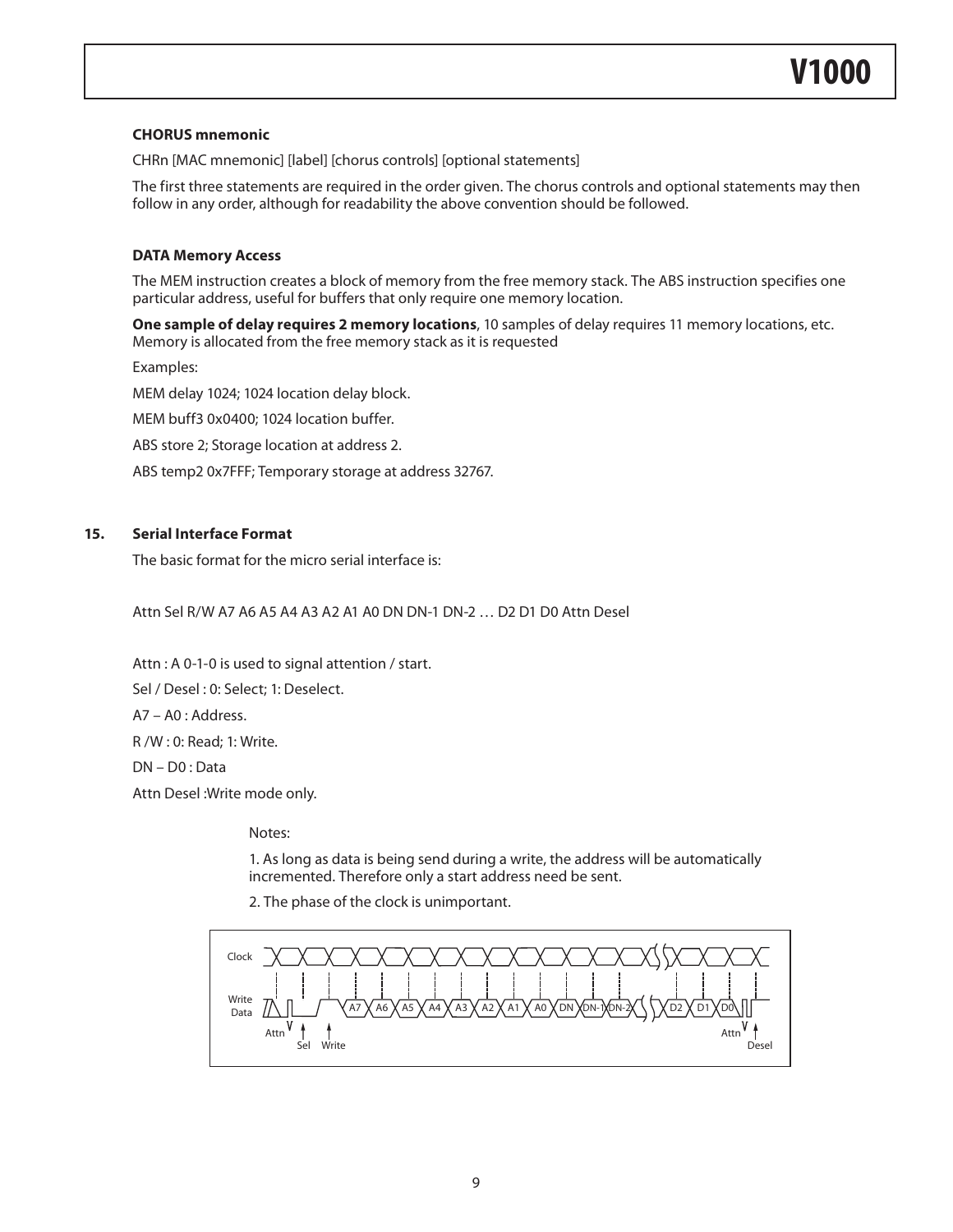Write Timing (Tcyc = 1/FmasterClk)

Data



DigIn / DigOut Interface Format

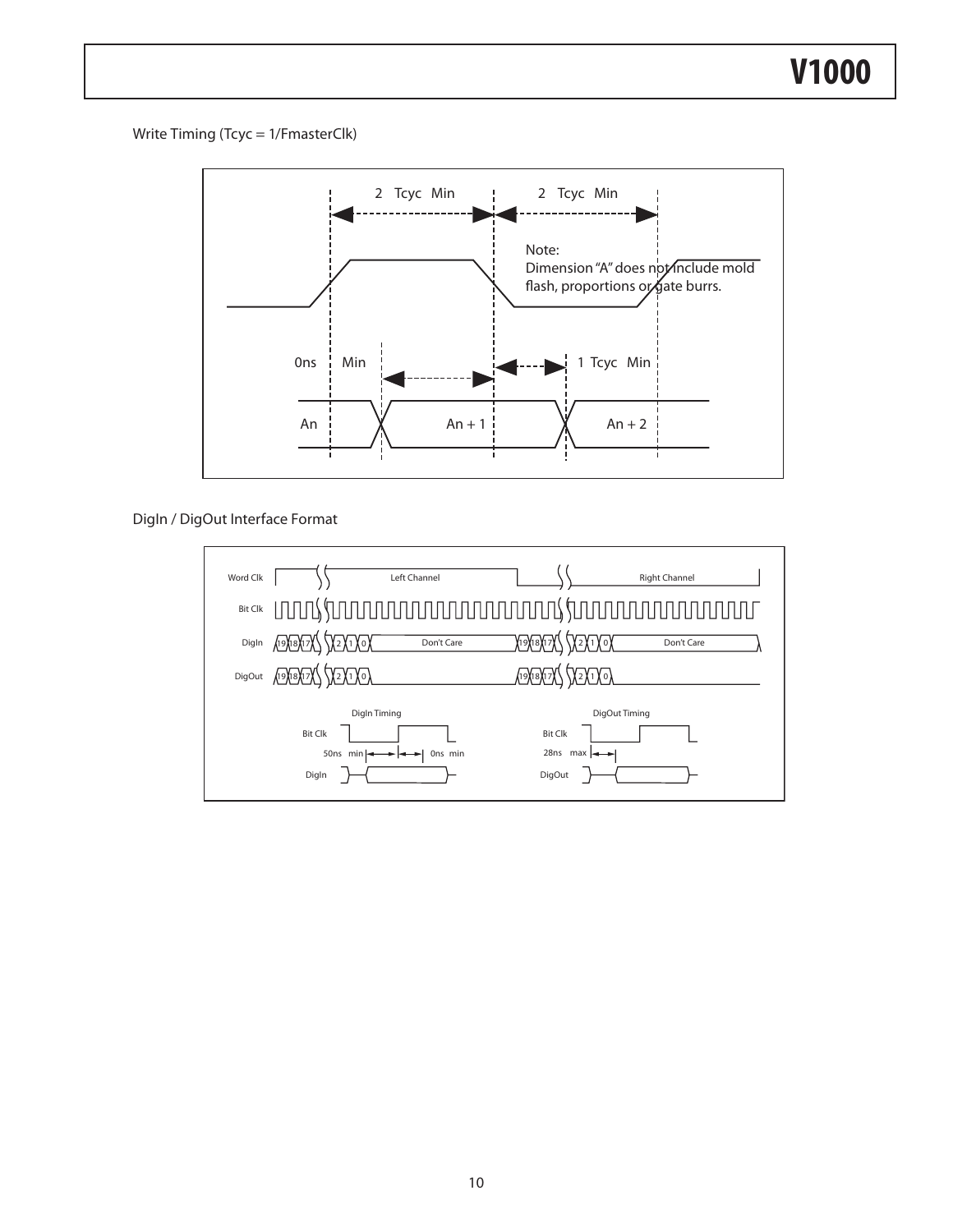#### **16. Mechanical Specification**



|   | <b>Dimensions (Typical)</b> |                    |  |  |  |
|---|-----------------------------|--------------------|--|--|--|
|   | <b>Inches</b>               | <b>Millimeters</b> |  |  |  |
| Α | .406"                       | 10.31              |  |  |  |
| B | .295"                       | 7.49               |  |  |  |
| C | .407"                       | 10.34              |  |  |  |
| D | .100"                       | 2.50               |  |  |  |
| Е | .008"                       | 0.20               |  |  |  |
| F | .025"                       | 0.64               |  |  |  |
| G | .050"                       | 1.27               |  |  |  |
| Н | .017"                       | 0.42               |  |  |  |
| J | .011"                       | 0.27               |  |  |  |
| K | .340"                       | 8.66               |  |  |  |
|   | .033"                       | 0.83               |  |  |  |

Note:

Dimension "A" does not include mold flash, proportions or gate burrs.

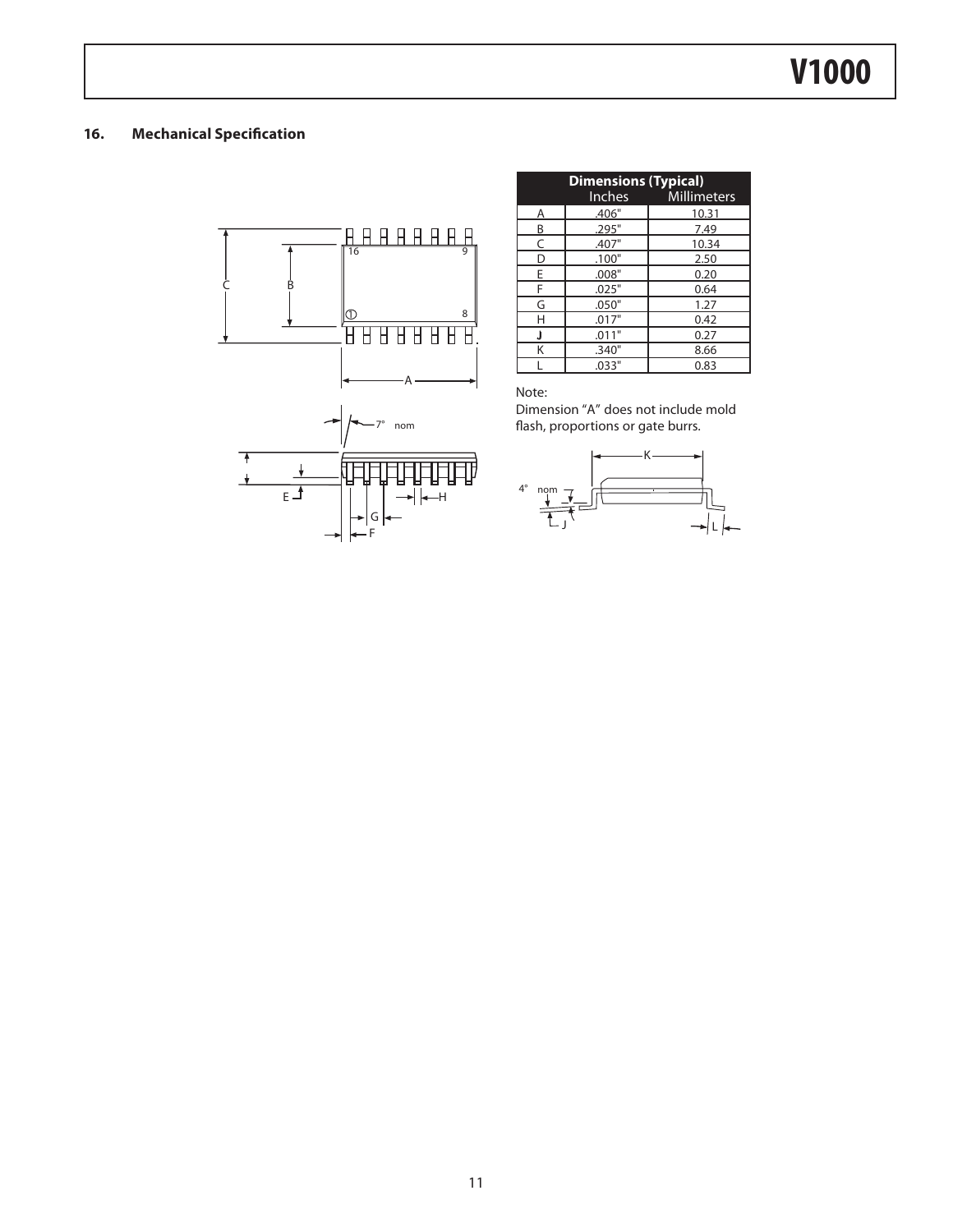## **V1000**

#### **17. Schematic Diagrams**